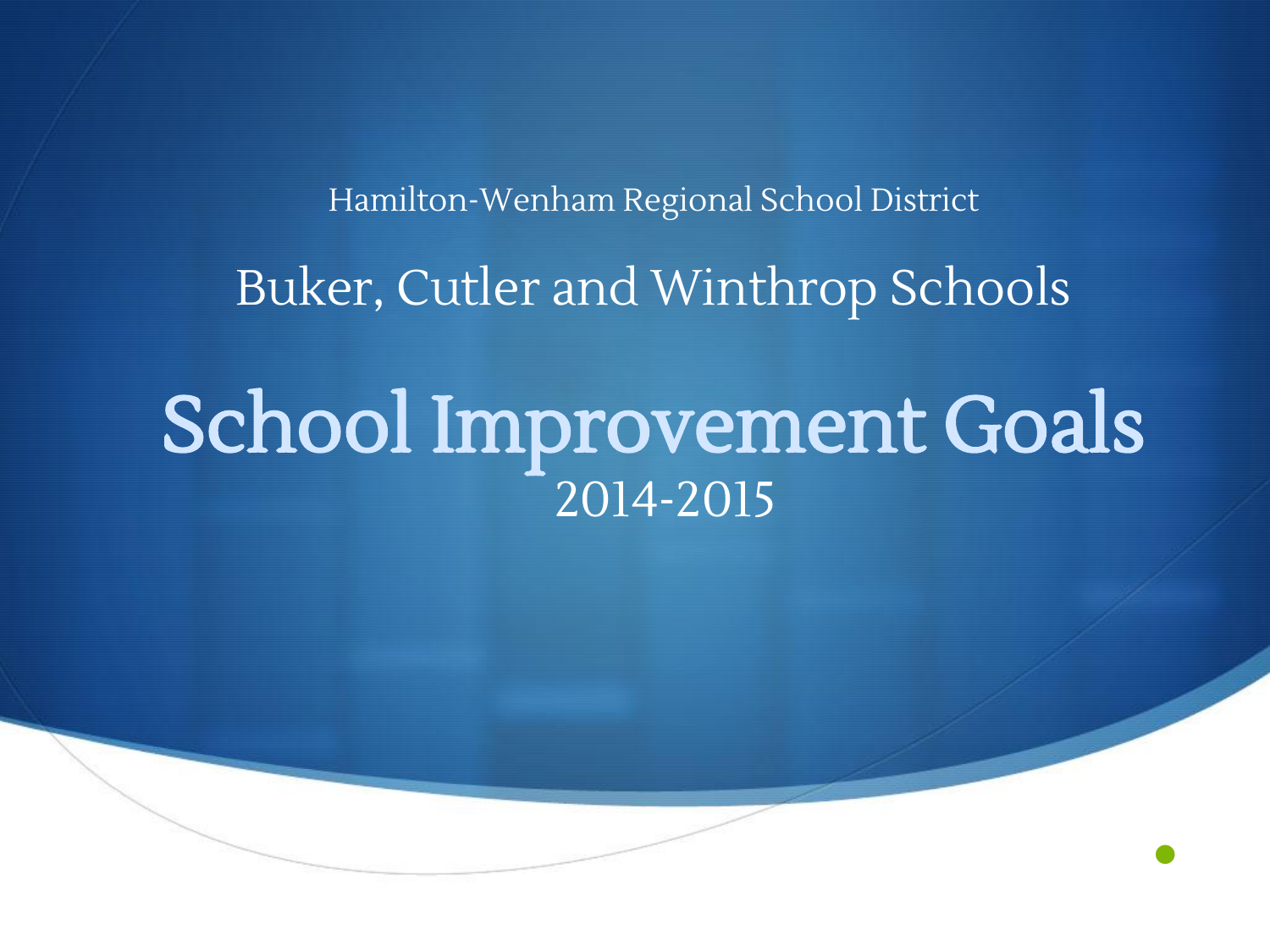During the 2014-2015 school year, the Hamilton-Wenham elementary schools will use their established data teams to support data analysis at both the school and classroom levels in order to identify and respond to student learning needs.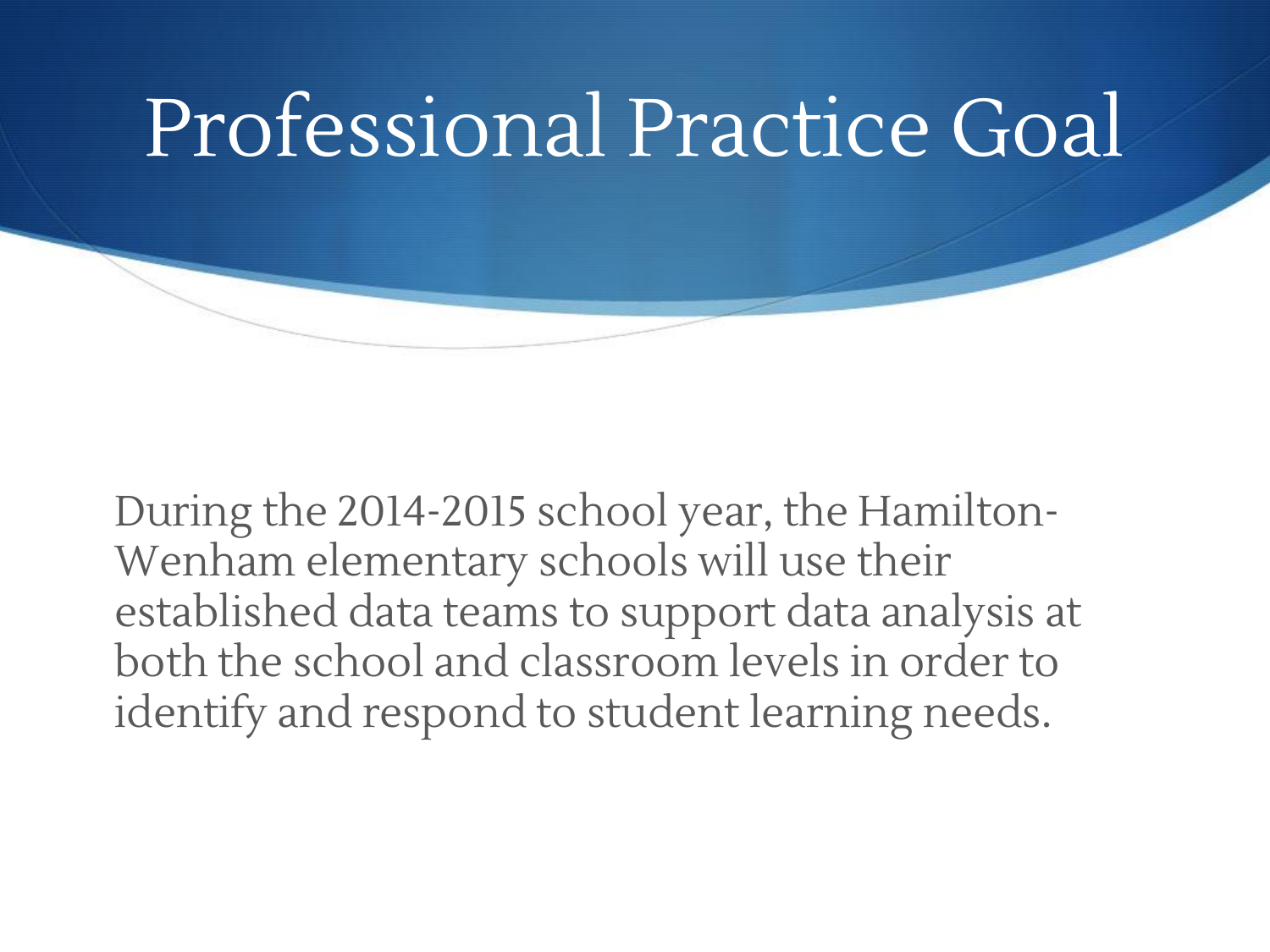### Professional Practice Goal: Planned Activities

- $\triangleright$  School data teams will follow the Using Data to Improve Learning for All data analysis model
- ➢ School data teams will model the Using Data to Improve Learning for All process during K-5 building meetings and grade level data meetings in order to support teachers' developing understanding of data analysis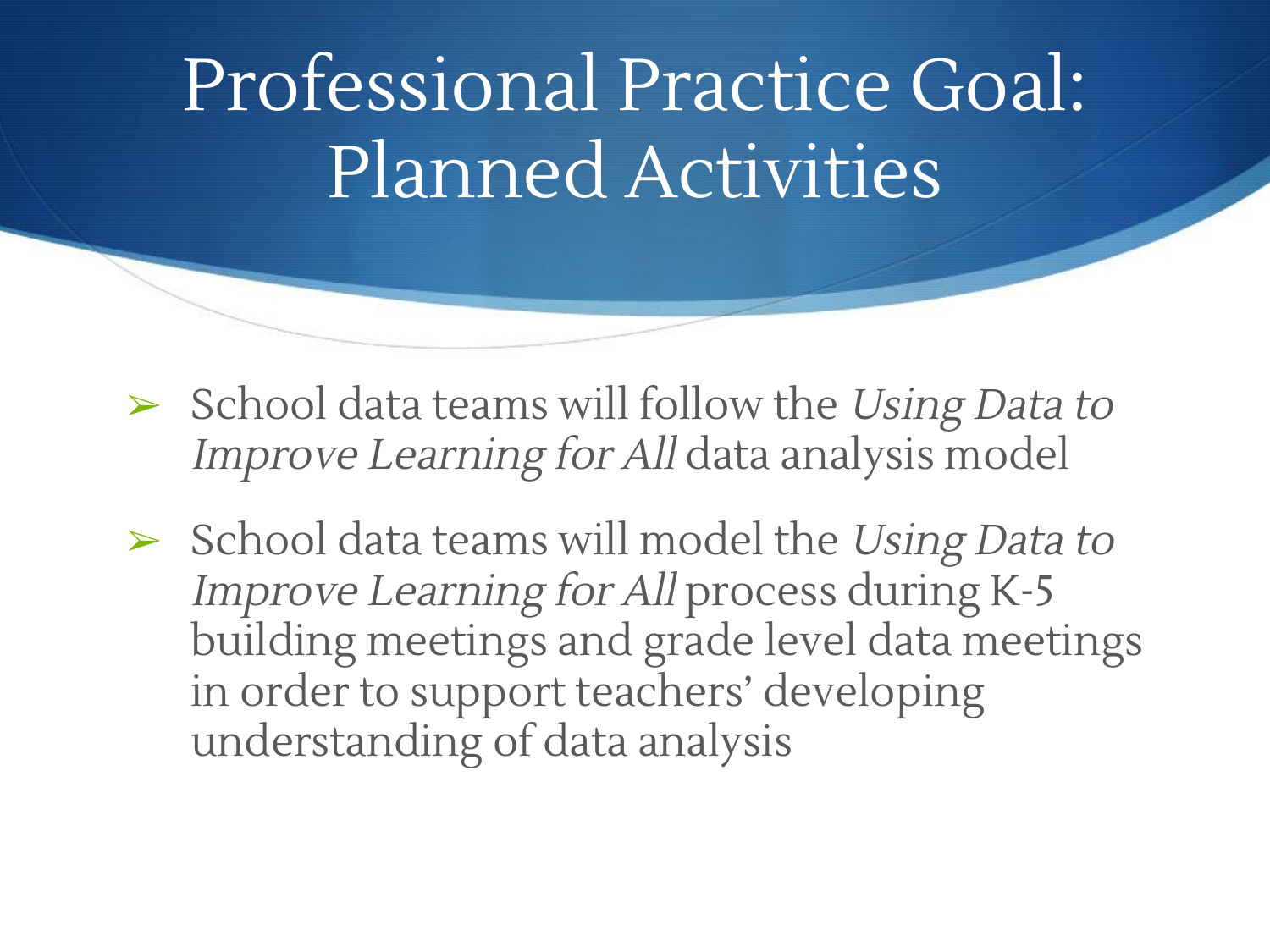# Professional Practice Goal: Planned Activities

- ➢ Weekly meetings with the school data team to plan the student data analysis work for K-5 teams as well as individual grade level teams
- ➢ Monthly K-5 building meetings used for looking at student work and professional collaboration focused on improving performance relative to an identified student learning problem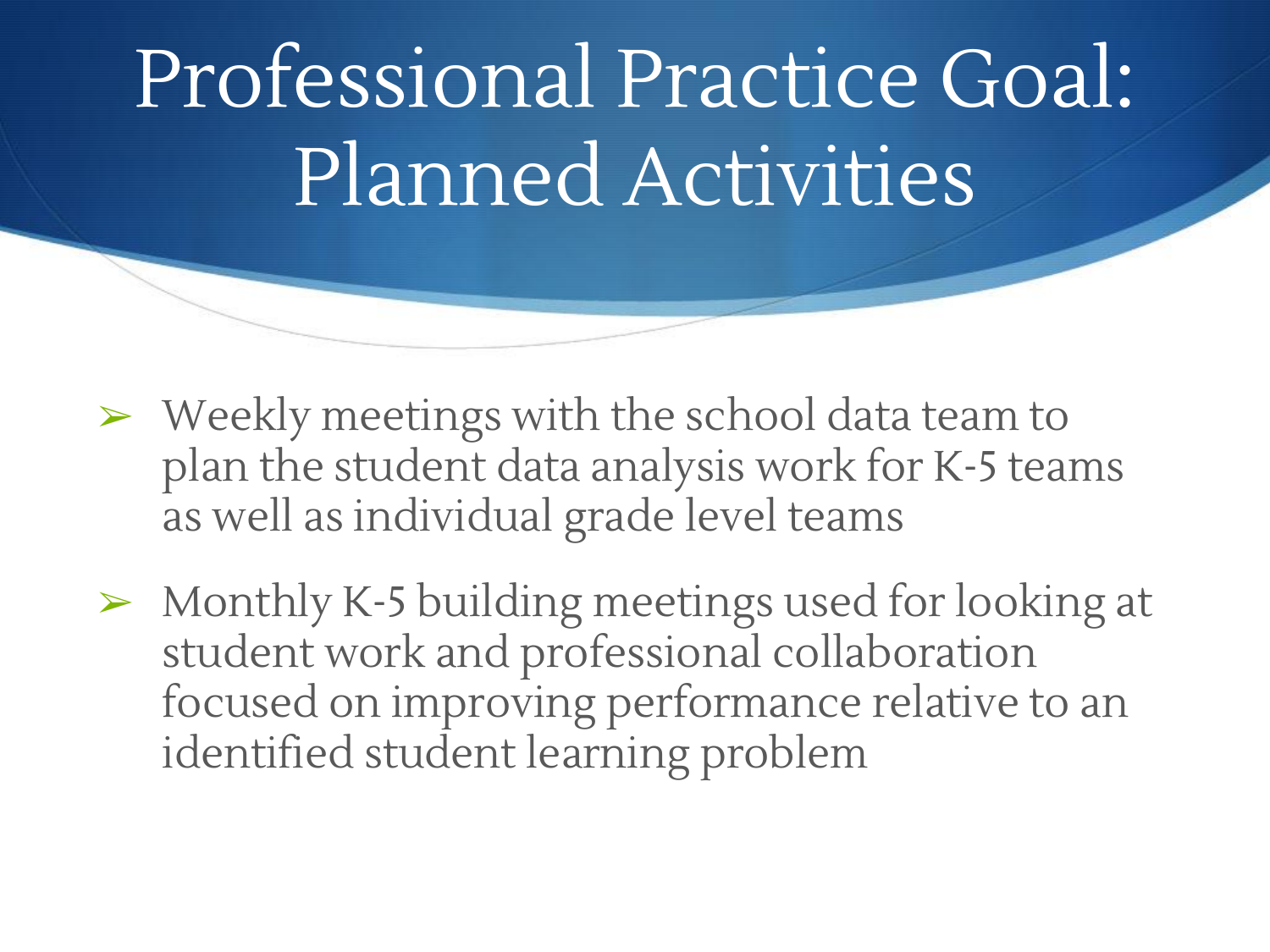### Professional Practice Goal: Planned Activities

- ➢ School data teams establish a schedule for grade level data meetings
- ➢ School data teams facilitate grade level data meetings
- ➢ School data teams plan professional development related to verified causes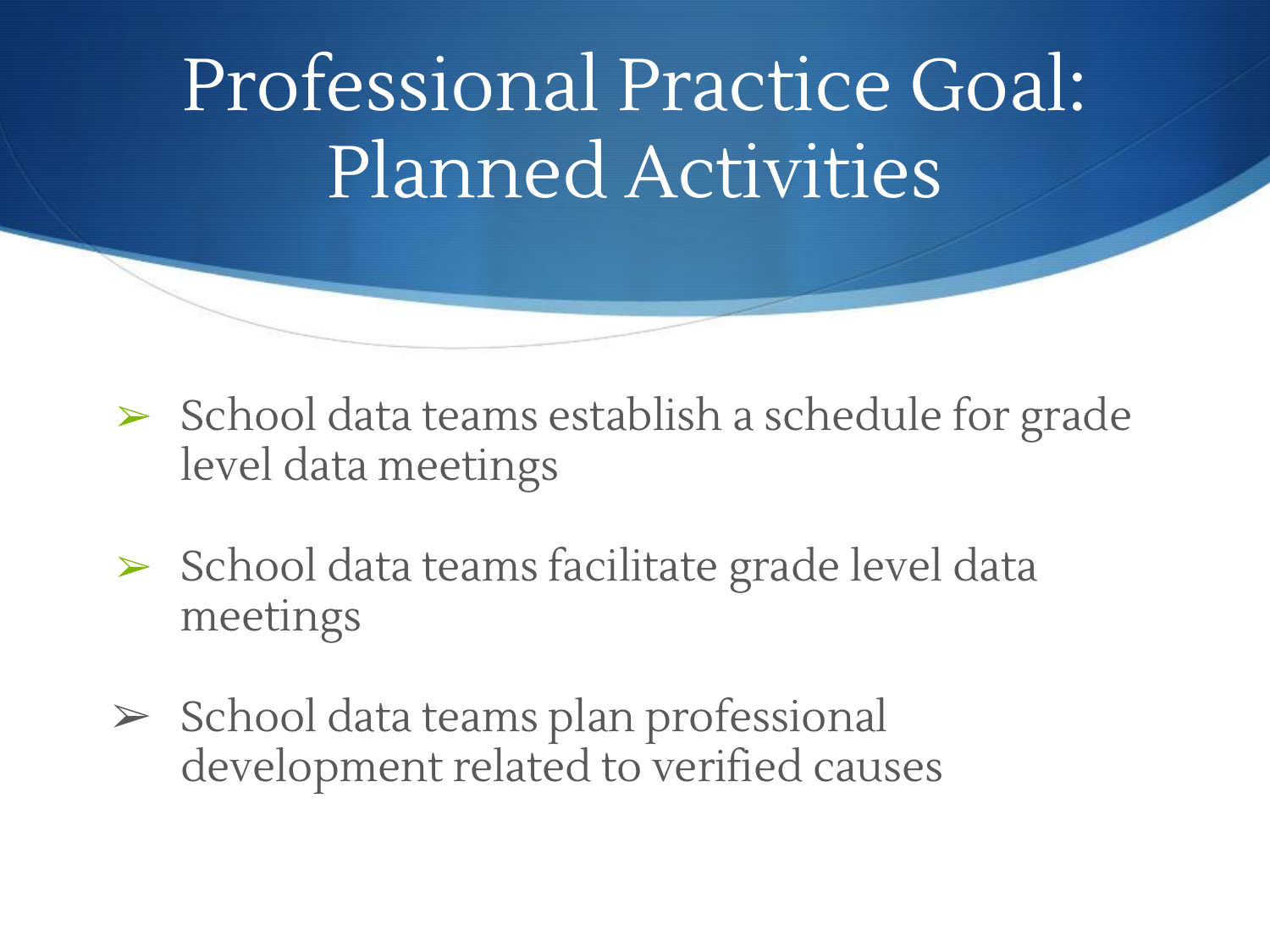

Meet or exceed the student growth percentile (SGP) target for both the aggregate and high needs student groups in ELA and Math as measured by the spring 2015 **MCAS**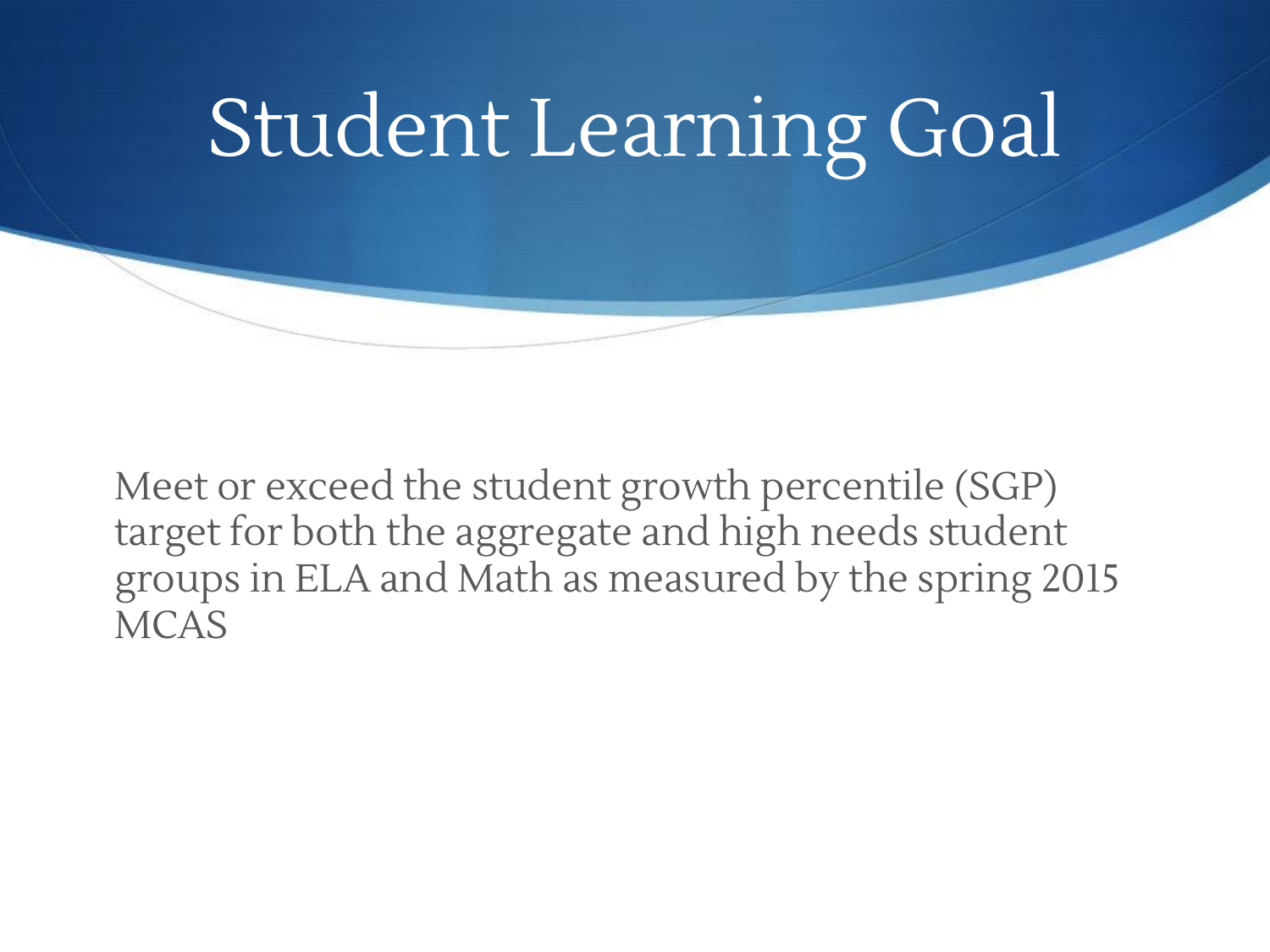- ➢ Analyze 2014 MCAS items, aggregate, and disaggregate data.
- ➢ Grade level data meetings held regularly throughout the year to monitor student progress and plan for instructional intervention.
- ➢ Track students' progress through regular standardized assessment and use results to plan interventions and design instruction.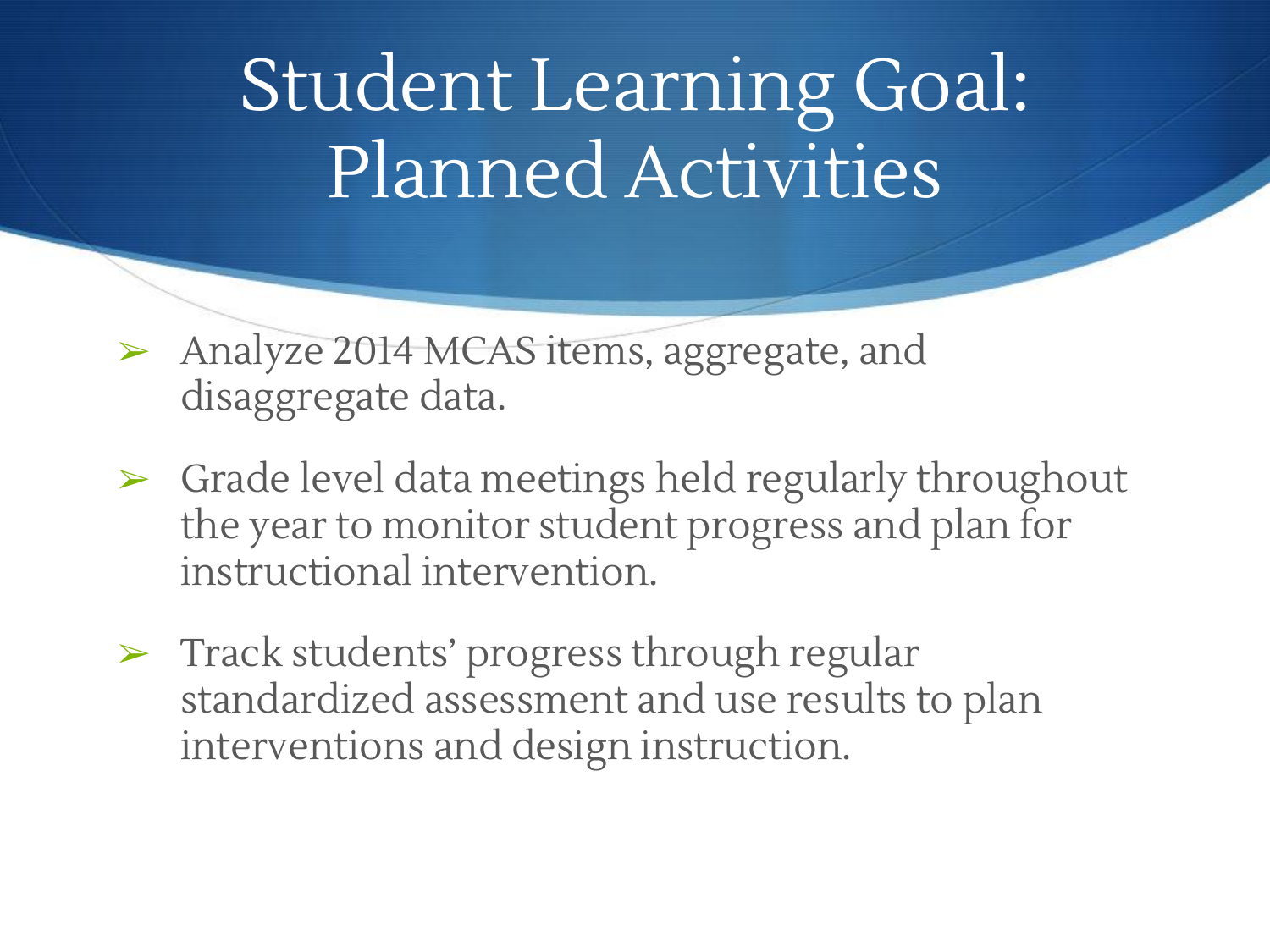- ➢ Analyze Buker and Cutler School MCAS data to determine the student learning problem that caused a proficiency gap between the aggregate student population and the high needs group resulting in a level 2 designation
- ➢ Regular education and special education teachers meet regularly to plan instruction and interventions for students in the high needs sub group
- ➢ Review student progress data at regular intervals and adjust instruction and interventions as necessary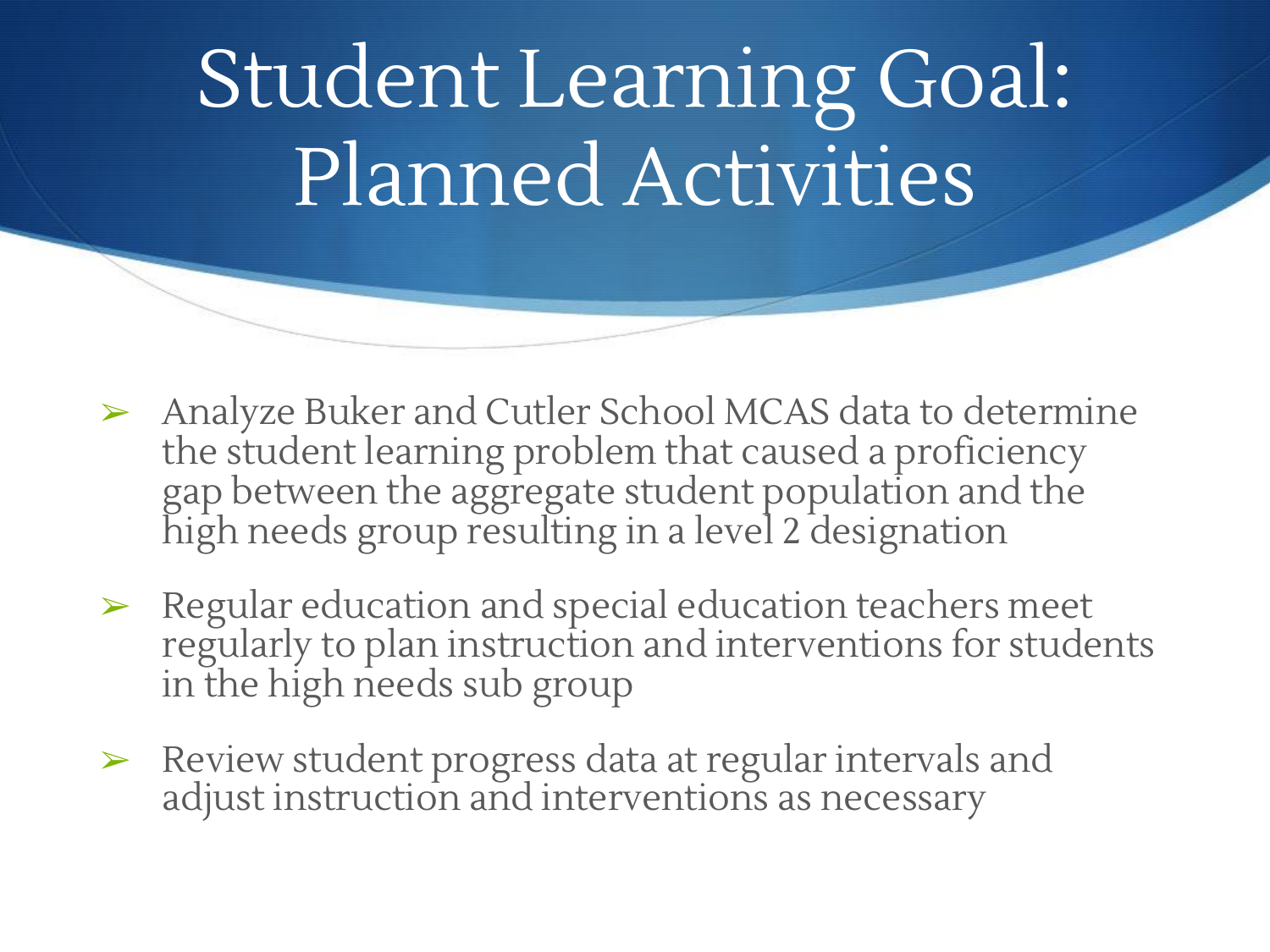- ➢ Monthly Wednesday math and ELA meetings to review curriculum implementation as related to the Common Core Standards
- ➢ Implement common grade level math and literacy assessments to measure student progress across the 3 elementary schools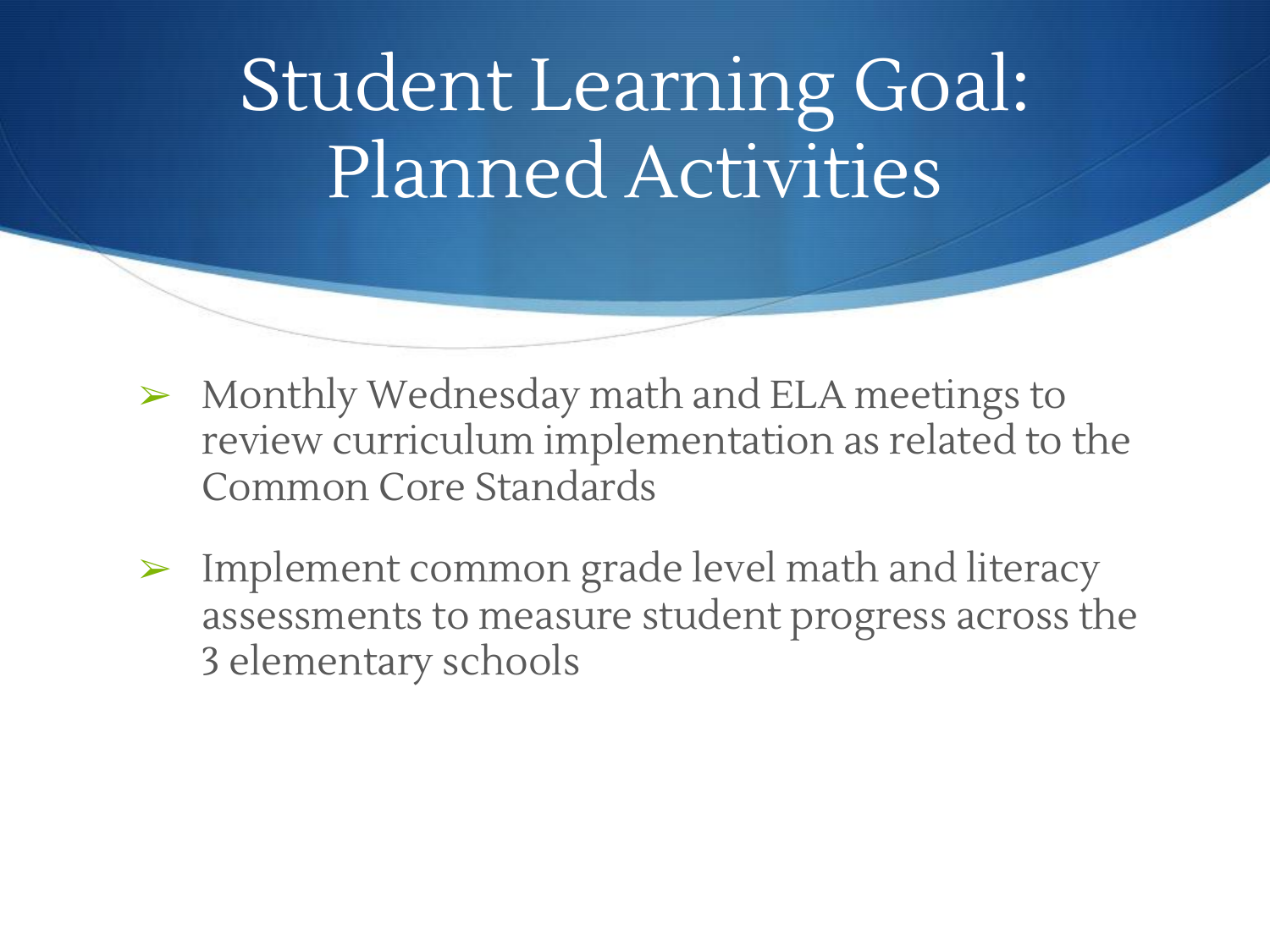- ➢ Create ELA Task Force and begin to map the ELA curriculum in accordance with Common Core Standards
- ➢ Plan professional development for teachers in support of writing instruction
- ➢ Monthly Wednesday time used to review student performance data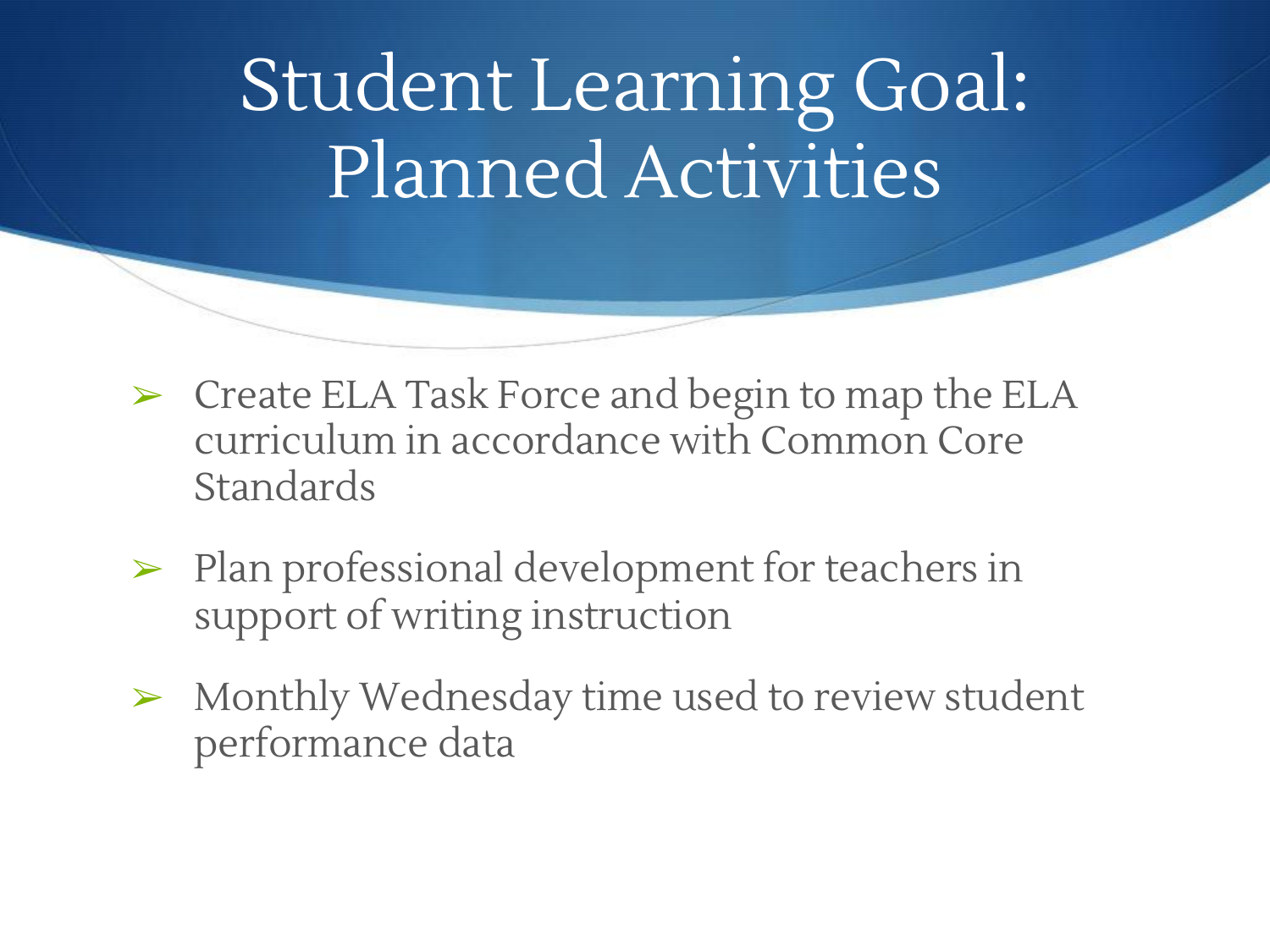Hamilton-Wenham Regional School District

#### Miles River Middle School School Improvement Goals 2014-2015

•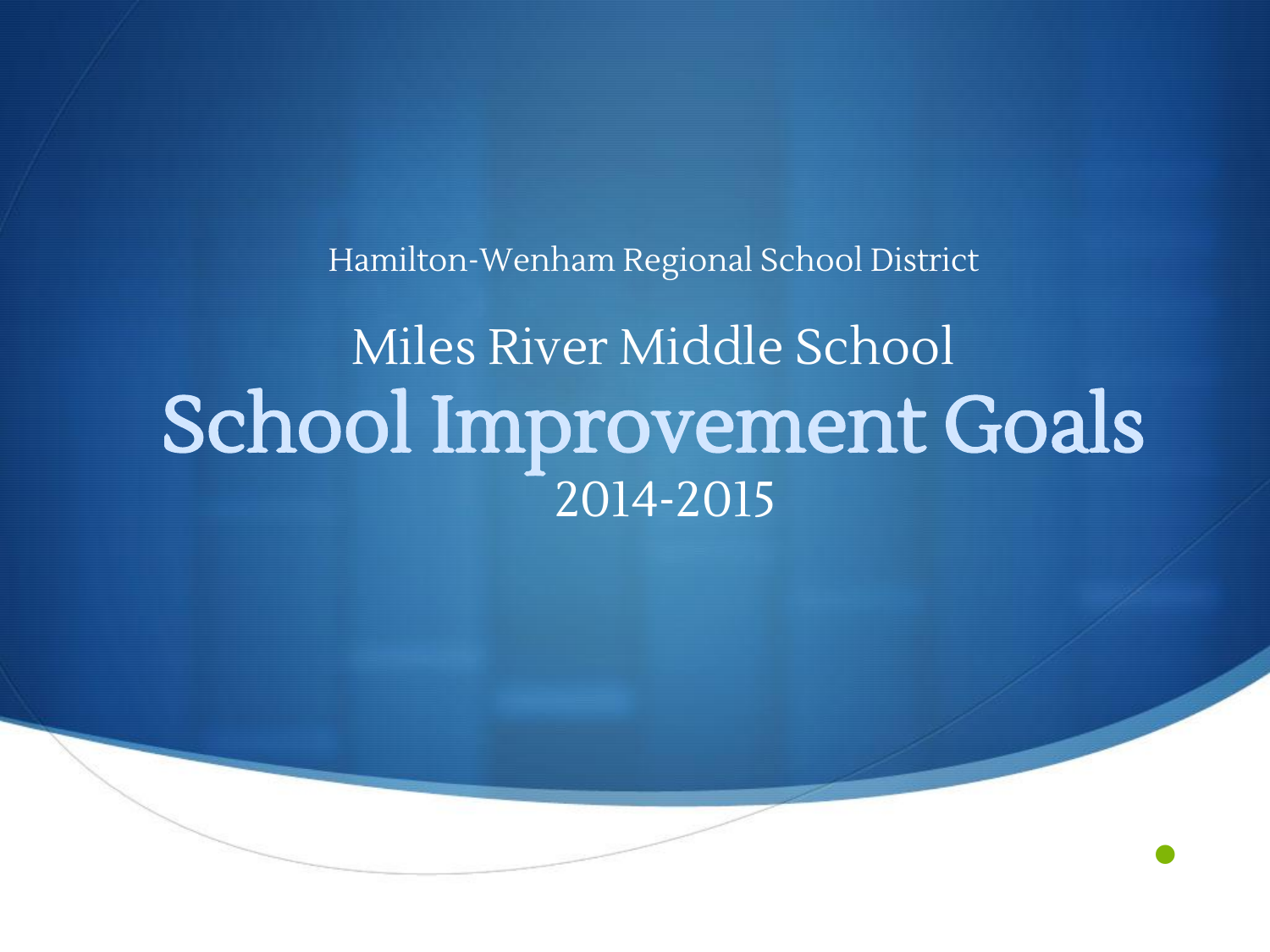#### Conduct and analysis of Tier 2 interventions to identify and support struggling students

#### Actions/Timelines

- ➢ Define and convene Instructional Support Team (IST) by 10/1
- $\triangleright$  Differentiated Instruction training November/December
- ➢ Develop IST protocols and recommendations for further professional development by 12/1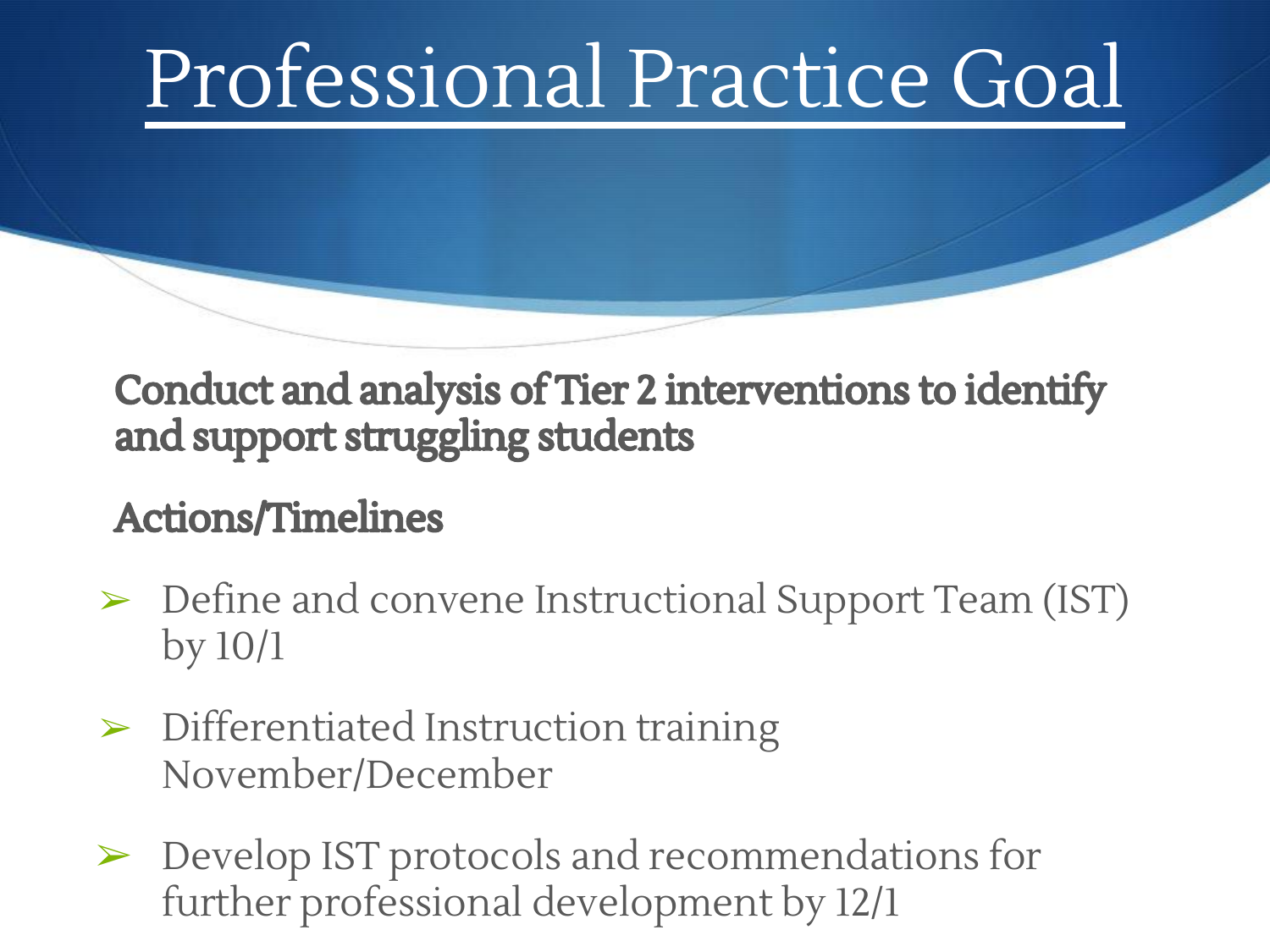Conduct and analysis of Tier 2 interventions to identify and support struggling students

#### Benchmarks/Products

- ➢ Clearly defined IST protocols
- ➢ Implementation of the District Curriculum Accommodation Plan (DCAP)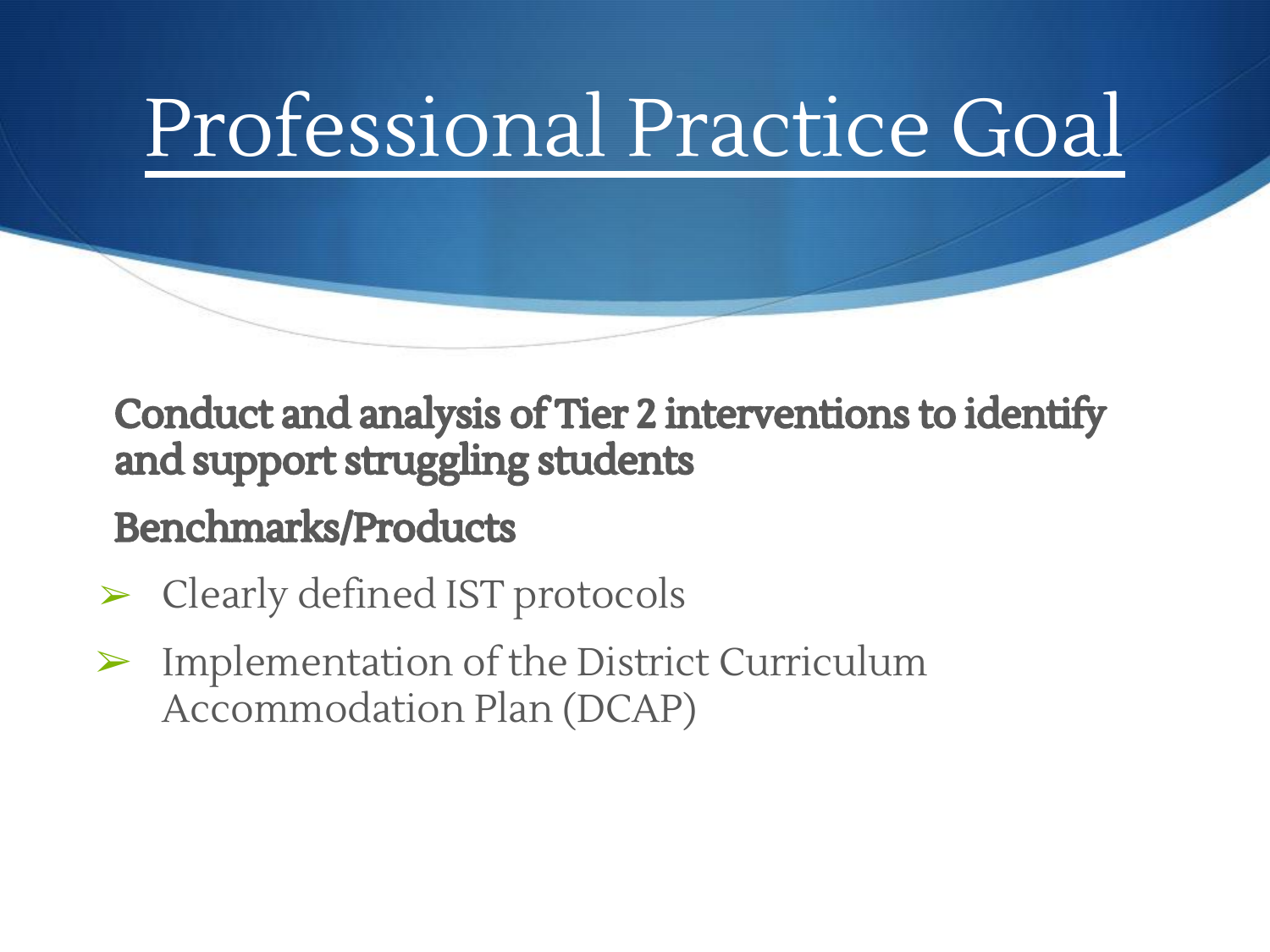Conduct and analysis of Tier 2 interventions to identify and support struggling students

#### Benchmarks/Products

- ➢ Toolkit and trainings for implementing Tier 2 interventions
- ➢ Plan for using data to assess students that require Tier 2 interventions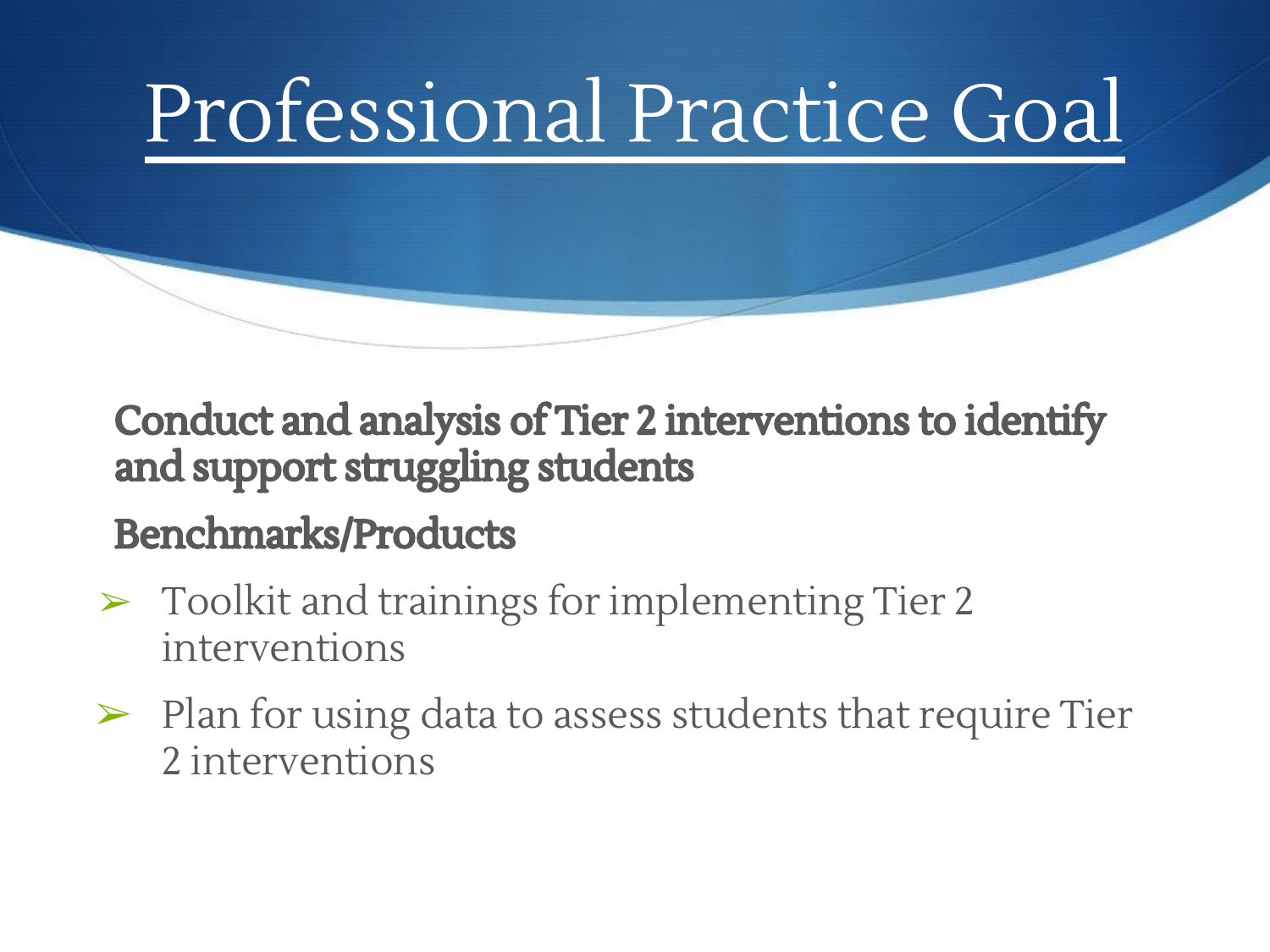

Create a developmentally appropriate middle school schedule that incorporates a team structure

#### Actions/Timelines

- ➢ Establish scheduling task force to seek feedback and analyze other team based schedules in concert with high school task force.
- ➢ Recommendations to Superintendent by 12/1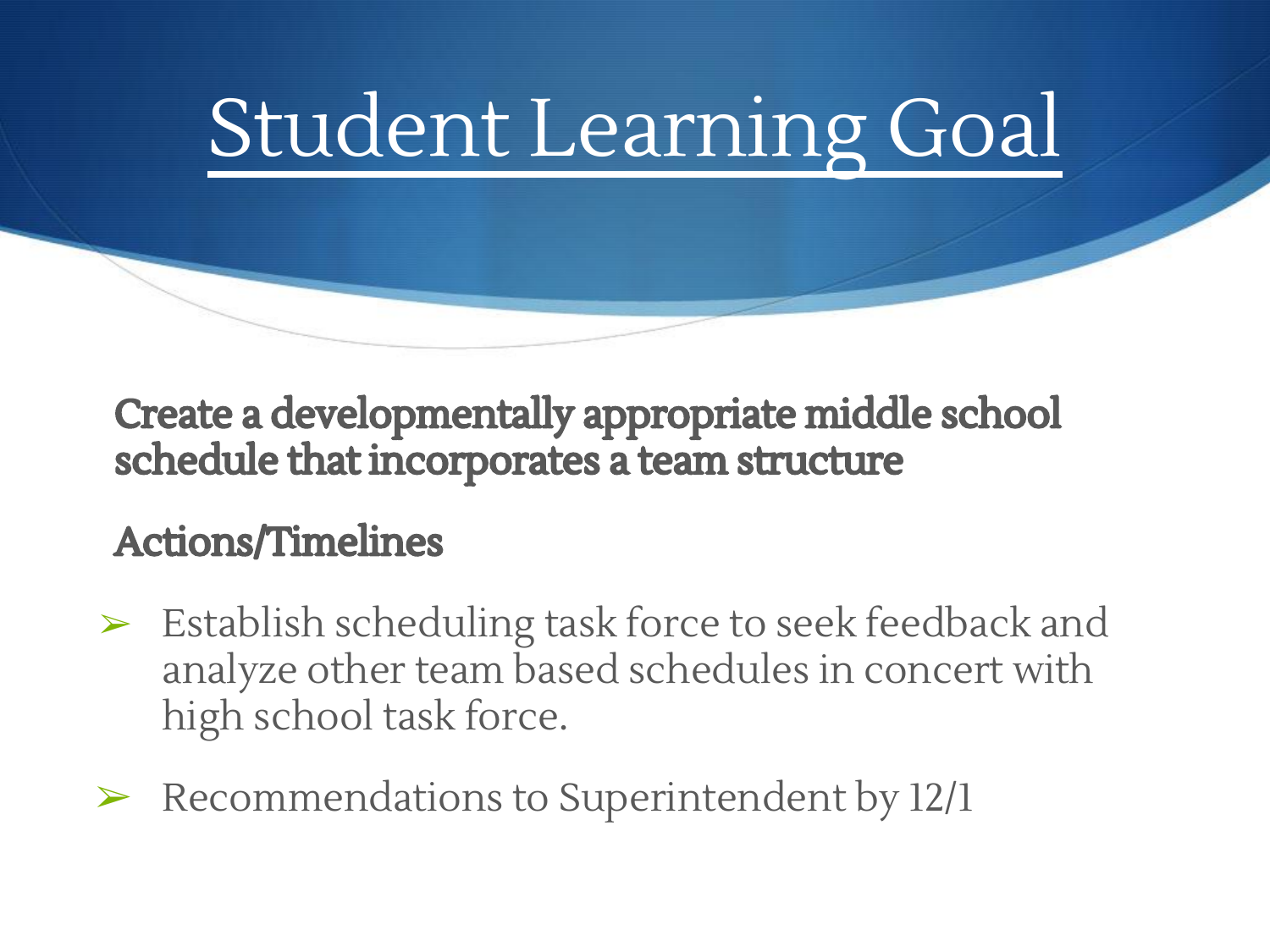

#### Continue to develop, refine and document the grade 6-8 curriculum in all disciplines

#### Actions/Timelines

➢ Curriculum leaders will work with curriculum teams and Assistant Superintendent to document and refine the grade 6-8 curriculum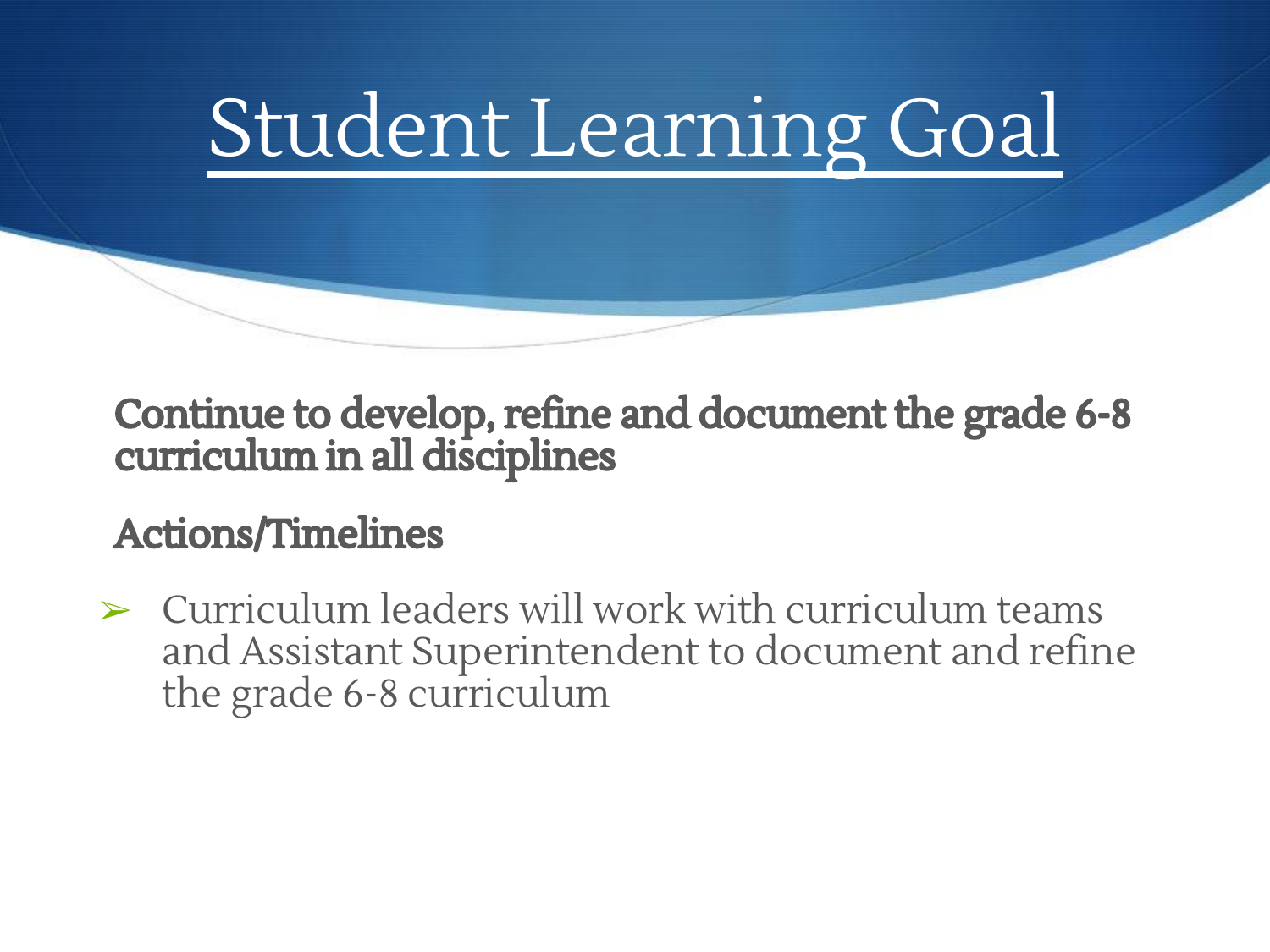

Improve the collection, analysis and utilization of student assessment data in order to make informed decisions to improve student learning.

Actions/Timelines

➢ Identify and train selected MRMS Staff as members of the Data Team.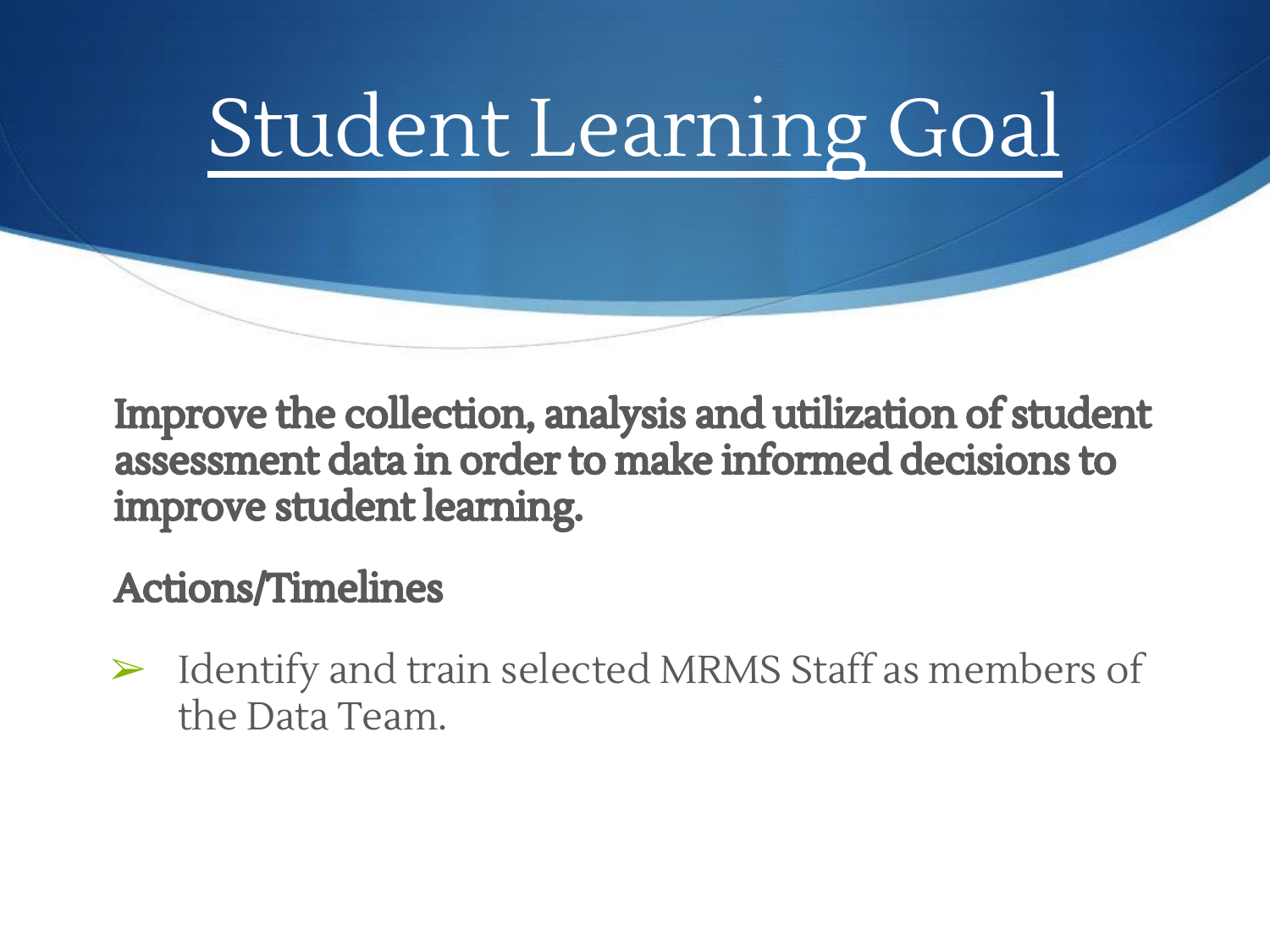

Improve the collection, analysis and utilization of student assessment data in order to make informed decisions to improve student learning

Benchmarks/Products

- ➢ Additional staff will be trained in the "Using Data" process
- $\triangleright$  Identification of key areas of focus for Data Team analysis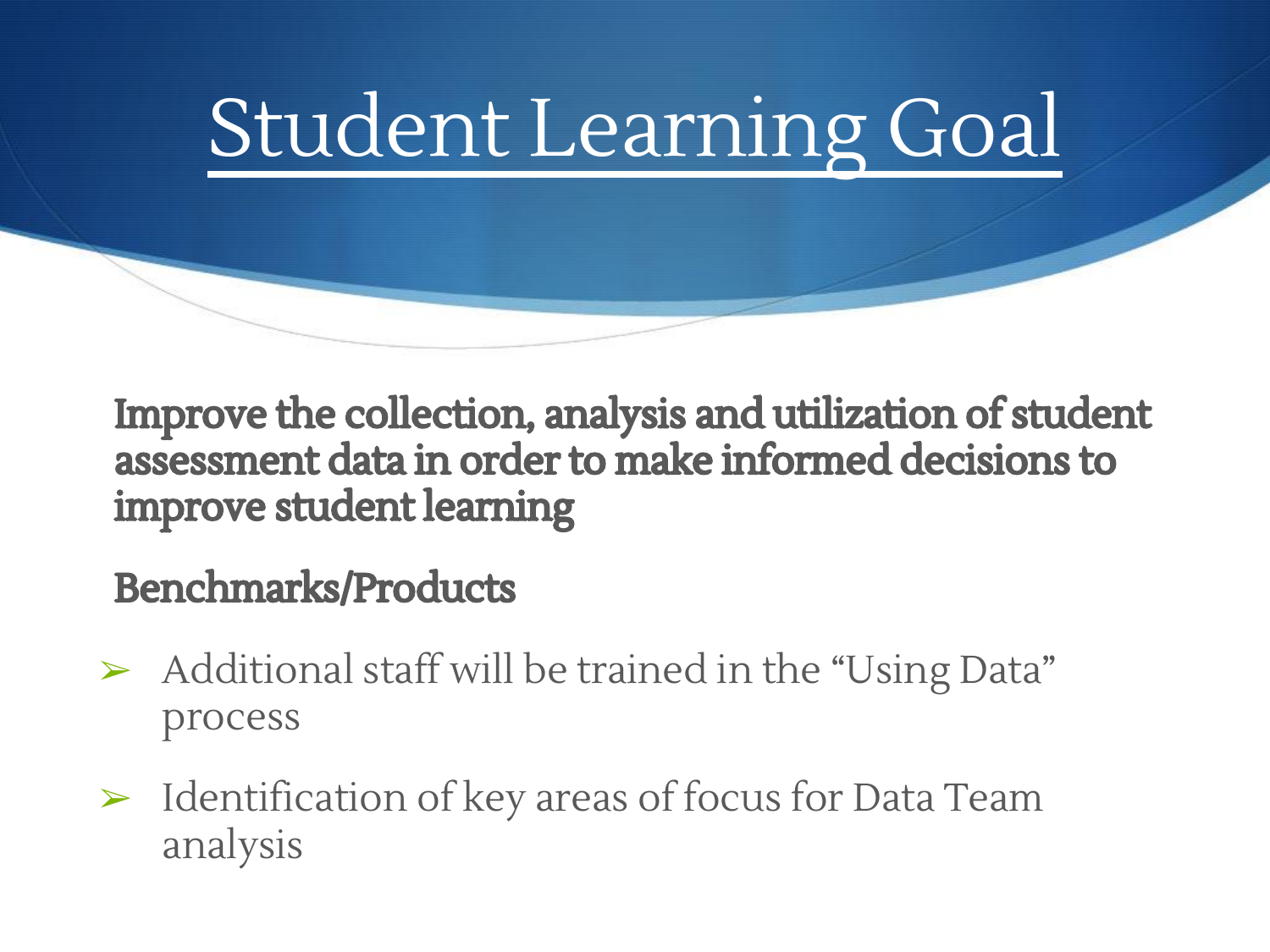# Hamilton-Wenham Regional School District Hamilton Wenham Regional High School

#### School Improvement Goals 2014-2015

•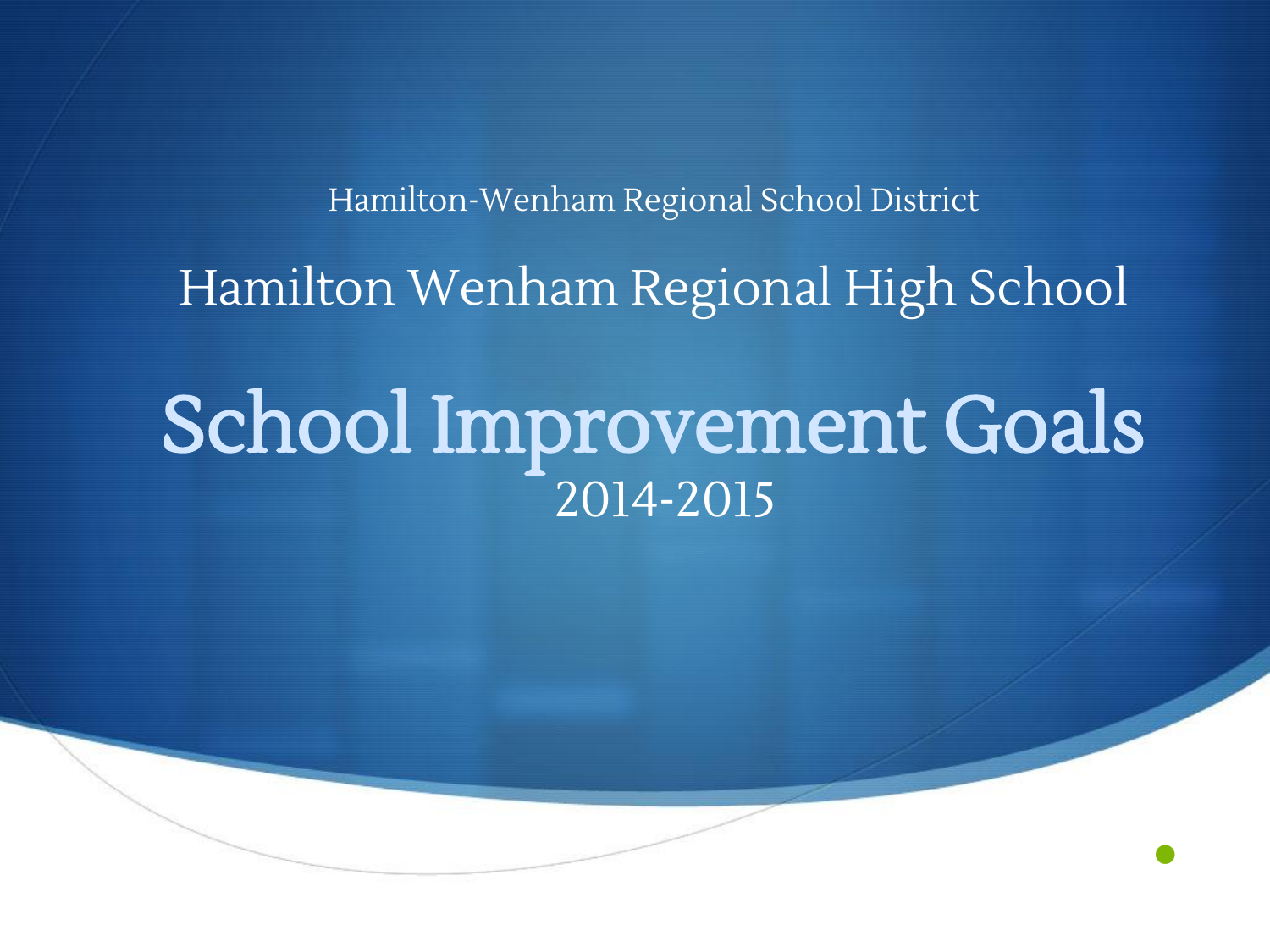- ➢ To continue the process of designing, aligning and implementing common assessments in all curriculum areas
- ➢ Members of the high school scheduling task force will investigate a developmentally appropriate schedule at the HS to support student learning.
- ➢ To increase parent outreach by offering training for parents for Twitter, Aspen and Google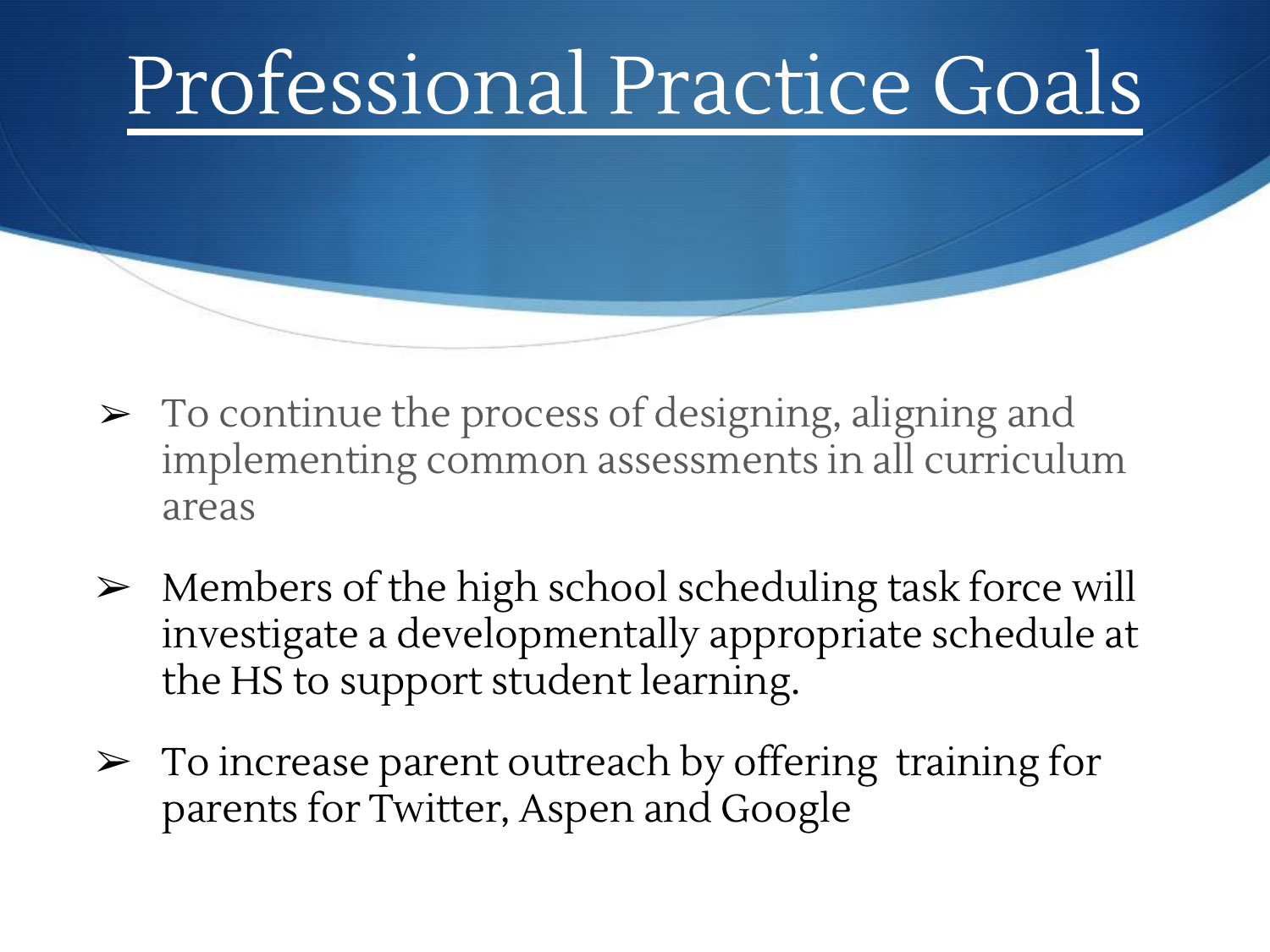➢ High school teachers and administrators will work to Integrate results from District Determined Measures of Student Learning into the "Using Data" system and into the Teacher Evaluation System.